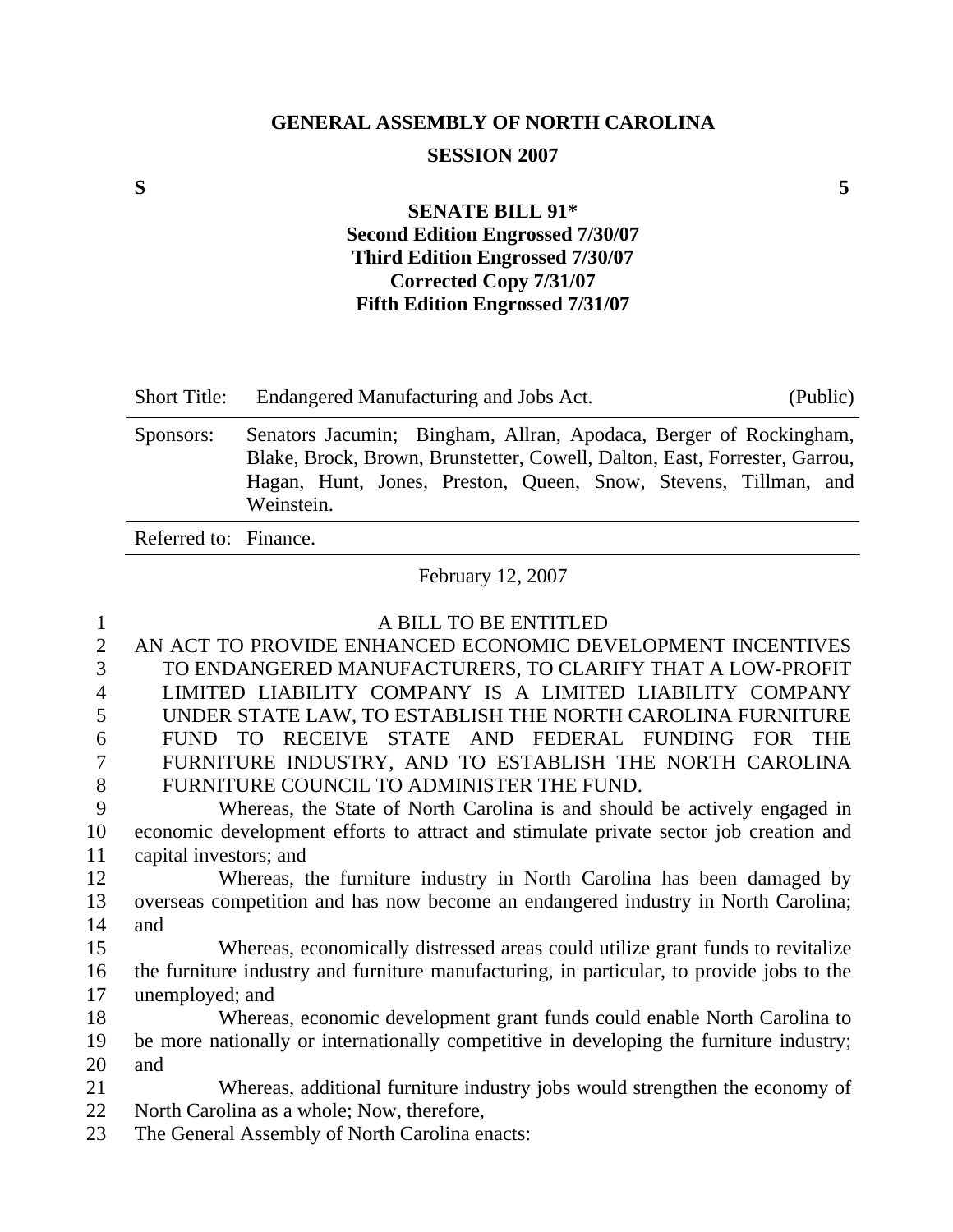| $\mathbf{1}$             |                  |     | PART I. ECONOMIC DEVELOPMENT INCENTIVES                                                   |
|--------------------------|------------------|-----|-------------------------------------------------------------------------------------------|
| $\overline{c}$           |                  |     | <b>SECTION 1.1.</b> G.S. 105-129.83 is amended by adding a new subsection to              |
| 3                        | read:            |     |                                                                                           |
| $\overline{\mathcal{A}}$ |                  |     | "(m) Endangered Manufacturer Enhancements. - Any establishment whose                      |
| 5                        |                  |     | primary activity is in one of the following subsectors shall be treated as if it were     |
| 6                        |                  |     | located in a development tier one area for all purposes under this Article:               |
| $\tau$                   |                  | (1) | Apparel manufacturing subsector 315 as defined by NAICS.                                  |
| $8\,$                    |                  | (2) | Furniture and related product manufacturing subsector 337 as defined                      |
| 9                        |                  |     | by NAICS.                                                                                 |
| 10                       |                  | (3) | Textile mills subsector 313 as defined by NAICS.                                          |
| 11                       |                  | (4) | Textile product mills subsector 314 as defined by NAICS."                                 |
| 12                       |                  |     | <b>SECTION 1.2.</b> G.S. 105-164.14(h) reads as rewritten:                                |
| 13                       | "(h)             |     | Low Enterprise or Development Tier Machinery. - Eligible taxpayers are                    |
| 14                       |                  |     | allowed an annual refund of sales and use taxes paid under this Article as provided in    |
| 15                       | this subsection. |     |                                                                                           |
| 16                       |                  | (1) | Refunds. – An eligible person is allowed an annual refund of sales and                    |
| 17                       |                  |     | use taxes paid by it under this Article at the general rate of tax on                     |
| 18                       |                  |     | eligible machinery and equipment it purchases for use in an enterprise                    |
| 19                       |                  |     | tier one area or an enterprise tier two area, as defined in                               |
| 20                       |                  |     | G.S. 105-129.3 or a development tier one area, as defined in                              |
| 21                       |                  |     | G.S. $\frac{143B}{437.08.143B} - \frac{437.08}{437.08}$ or in<br>an industry listed<br>in |
| 22                       |                  |     | G.S. 105-129.83(m) regardless of where the machinery and equipment                        |
| 23                       |                  |     | is located in this State. Liability incurred indirectly by the taxpayer for               |
| 24                       |                  |     | sales and use taxes on these items is considered tax paid by the                          |
| 25                       |                  |     | taxpayer. A request for a refund must be in writing and must include                      |
| 26                       |                  |     | any information and documentation required by the Secretary. A                            |
| 27                       |                  |     | request for a refund is due within six months after the end of the State's                |
| 28                       |                  |     | fiscal year. Refunds applied for after the due date are barred.                           |
| 29                       |                  | (2) | Eligibility. $-$ A person is eligible for the refund provided in this                     |
| 30                       |                  |     | subsection if it is engaged primarily in one of the businesses listed in                  |
| 31                       |                  |     | G.S. 105-129.4(a) in an enterprise tier one area or an enterprise tier                    |
| 32                       |                  |     | two area, as defined in G.S. $105-129.3$ or $105-129.3$ , if it is engaged                |
| 33                       |                  |     | primarily in one of the businesses listed in G.S. $105-129.83(a)$ in a                    |
| 34                       |                  |     | development<br>defined<br>tier<br>area,<br>one<br>as<br>in                                |
| 35                       |                  |     | G.S. 443B 437.08.143B 437.08, or if it is engaged primarily in one of                     |
| 36                       |                  |     | the businesses listed in G.S. 105-129.83(m) anywhere in the State.                        |
| 37                       |                  | (3) | Machinery and equipment. $-$ For the purpose of this subsection, the                      |
| 38                       |                  |     | term "machinery and equipment" means engines, machinery,                                  |
| 39                       |                  |     | equipment, tools, and implements used or designed to be used in one                       |
| 40                       |                  |     | of the businesses listed in G.S. $105-129.4(a)$ or G.S. $105-129.83(a)$ .                 |
| 41                       |                  |     | Machinery and equipment are eligible for the refund provided in this                      |
| 42                       |                  |     | subsection if the taxpayer places them in service in an enterprise tier                   |
| 43                       |                  |     | one area or an enterprise tier two area, as defined in G.S. 105-129.3, or                 |
| 44                       |                  |     | development tier one area,<br>defined -<br>$-$ as<br>$\frac{1}{4}$                        |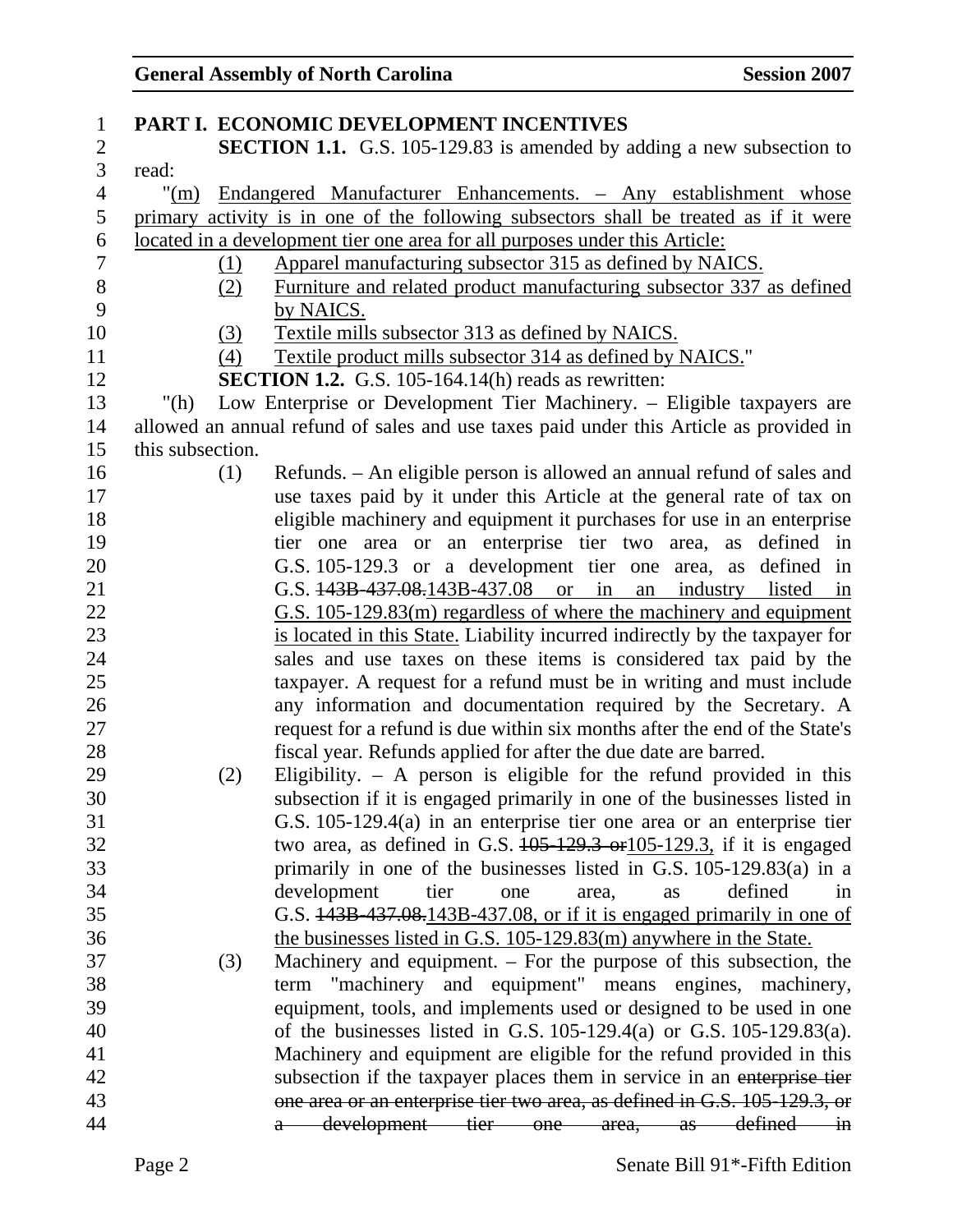| 1              | G.S. 143B 437.08, applicable area, capitalizes them for tax purposes                     |
|----------------|------------------------------------------------------------------------------------------|
| $\overline{c}$ | under the Code, and does not lease them to another party."                               |
| $\overline{3}$ | SECTION 1.3. G.S. 143B-437.53(a) reads as rewritten:                                     |
| $\overline{4}$ | Minimum Number of Eligible Positions. – A business may apply to the<br>" $(a)$           |
| 5              | Committee for a grant for any project that creates the minimum number of eligible        |
| 6              | positions as set out in the table below. If the project will be located in more than one |
| 7              | development tier area, the location with the highest development tier area designation   |
| $8\,$          | determines the minimum number of eligible positions that must be created. If the         |
| 9              | primary activity of the project is in an industry listed in G.S. 105-129.83(m), the      |
| 10             | minimum job creation number applicable to development tier one applies regardless of     |
| 11             | the tier designation of the location of the project.                                     |
| 12             | Development Tier Area<br>Number of Eligible Positions                                    |
| 13             | <b>Tier One</b><br>10                                                                    |
| 14             | 20<br><b>Tier Two</b>                                                                    |
| 15             | 20"<br><b>Tier Three</b>                                                                 |
| 16             | <b>SECTION 1.4.</b> G.S. 143B-437.56(d) reads as rewritten:                              |
| 17             | For any eligible position that is located in a development tier three area,<br>" $(d)$   |
| 18             | seventy-five percent (75%) of the annual grant approved for disbursement shall be        |
| 19             | payable to the business, and twenty-five percent $(25%)$ shall be payable to the Utility |
| 20             | Account pursuant to G.S. 143B-437.61. For any eligible position that is located in a     |
| 21             | development tier two area, eighty-five percent (85%) of the annual grant approved for    |
| 22             | disbursement shall be payable to the business, and fifteen percent (15%) shall be        |
| 23             | payable to the Utility Account pursuant to G.S. 143B-437.61. For a project that is       |
| 24             | primarily engaged in one of the industries listed in G.S. 105-129.83(m), one hundred     |
| 25             | percent (100%) of the annual grant approved for disbursement shall be payable to the     |
| 26             | business regardless of the development tier designation of the location. A position is   |
| 27             | located in the development tier area that has been assigned to the county in which the   |
| 28             | project is located at the time the application is filed with the Committee."             |
| 29             | <b>SECTION 1.5.</b> Section 1.1 of this part is effective for taxable years              |
| 30             | beginning on or after January 1, 2007. Section 1.2 of this part becomes effective        |
| 31             | January 1, 2007, and applies to purchases made on or after that date. The remainder of   |
| 32             | this part is effective when it becomes law.                                              |
| 33             |                                                                                          |
| 34             | PART III. LOW-PROFIT LIMITED LIABILITY COMPANIES                                         |
| 35             | <b>SECTION 3.1.</b> G.S. 57C-1-03 reads as rewritten:                                    |
| 36             | "§ 57C-1-03. Definitions.                                                                |
| 37             | The following definitions apply in this Chapter, unless otherwise specifically           |
| 38             | provided:                                                                                |
| 39             |                                                                                          |
| 40             | (11)<br>Limited liability company or domestic limited liability company. - An            |
| 41             | entity formed and existing under this Chapter. The term "limited                         |
| 42             | liability company" or "domestic limited liability company" includes                      |
| 43             | low-profit limited liability companies and companies designated as                       |
| 44             | "L3C."                                                                                   |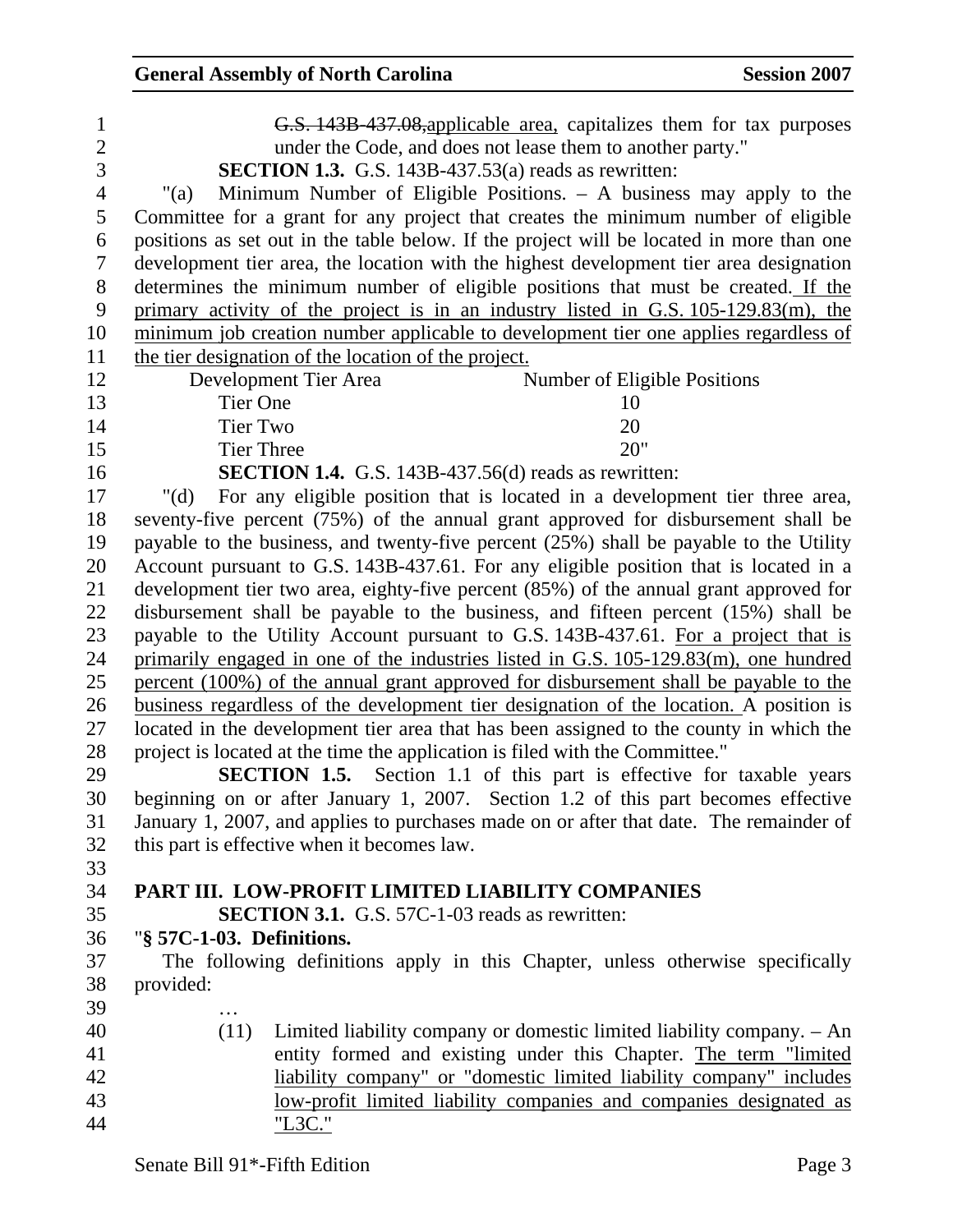| 1              | (12)                 | Limited partnership or domestic limited partnership. - Has the same                  |
|----------------|----------------------|--------------------------------------------------------------------------------------|
| $\mathbf{2}$   |                      | meaning as in G.S. $59-102(8)$ .                                                     |
| 3              |                      | $(12a)$ Low-profit limited liability company or "L3C." – An entity formed and        |
| $\overline{4}$ |                      | existing under this Chapter that is organized for a business purpose                 |
| 5              |                      | that satisfies and is at all times operated to satisfy each of the                   |
| 6              |                      | <u>following requirements:</u>                                                       |
| $\overline{7}$ |                      | The entity (i) significantly furthers the accomplishment of one<br>$\underline{a}$ . |
| 8              |                      | or more charitable or educational purposes within the meaning                        |
| 9              |                      | of section $170(c)(2)(B)$ of the Internal Revenue Code of 1986,                      |
| 10             |                      | as amended, and (ii) would not have been formed but for the                          |
| 11             |                      | entity's relationship to the accomplishment of charitable or                         |
| 12             |                      | educational purposes;                                                                |
| 13             |                      | No significant purpose of the entity is the production of income<br><u>b.</u>        |
| 14             |                      | or the appreciation of property; provided, however, that the fact                    |
| 15             |                      | entity produces significant income or capital<br>that<br>an                          |
| 16             |                      | appreciation shall not, in the absence of other factors, be                          |
| 17             |                      | conclusive evidence of a significant purpose involving the                           |
| 18             |                      | production of income or the appreciation of property; and                            |
| 19             |                      | No purpose of the entity is to accomplish one or more political<br>$\underline{c}$ . |
| 20             |                      | or legislative purposes within the meaning of section                                |
| 21             |                      | $170(c)(2)(D)$ of the Code, as amended.                                              |
| 22             |                      | If an entity that met this definition at its formation at any time                   |
| 23             |                      | ceases to satisfy any one of the foregoing requirements, it shall                    |
| 24             |                      | immediately cease to be a low-profit limited liability company but will              |
| 25             |                      | continue to exist as a limited liability company.                                    |
| 26             |                      | All references in this subdivision to sections of the Code shall be to               |
| 27             |                      | sections of the Internal Revenue Code of 1986, as amended from time                  |
| 28             |                      | to time, or to corresponding provisions of subsequent internal revenue               |
| 29             |                      | laws of the United States.                                                           |
| 30             |                      | Management of the affairs. – In respect of an entity, unless<br>(12a)(12b)           |
| 31             |                      | the context indicates otherwise, the authority to direct and participate             |
| 32             |                      | in the management of the entity.                                                     |
| 33             | $^{\prime\prime}$    |                                                                                      |
| 34             |                      | <b>SECTION 3.2.</b> G.S. $55D-20(a)$ is amended by adding the following              |
| 35             | subdivision to read: |                                                                                      |
| 36             | "(6)                 | The name of a low-profit limited liability company, as defined in                    |
| 37             |                      | G.S. 57C-1-03(12a), must contain the abbreviation "L3C" or "l3c.""                   |
| 38             |                      | <b>SECTION 3.3</b> This part is effective when it becomes law.                       |
| 39             |                      |                                                                                      |
| 40             |                      | PART IV. NORTH CAROLINA FURNITURE FUND AND COUNCIL                                   |
| 41             |                      | <b>SECTION 4.1.</b> Article 10 of Chapter 143B of the General Statutes is            |
| 42             |                      | amended by adding a new Part to read:                                                |
| 43             |                      | "Part 2K. North Carolina Furniture Council.                                          |
| 44             |                      | "§ 143B-437.95. North Carolina Furniture Council. – creation; powers; duties.        |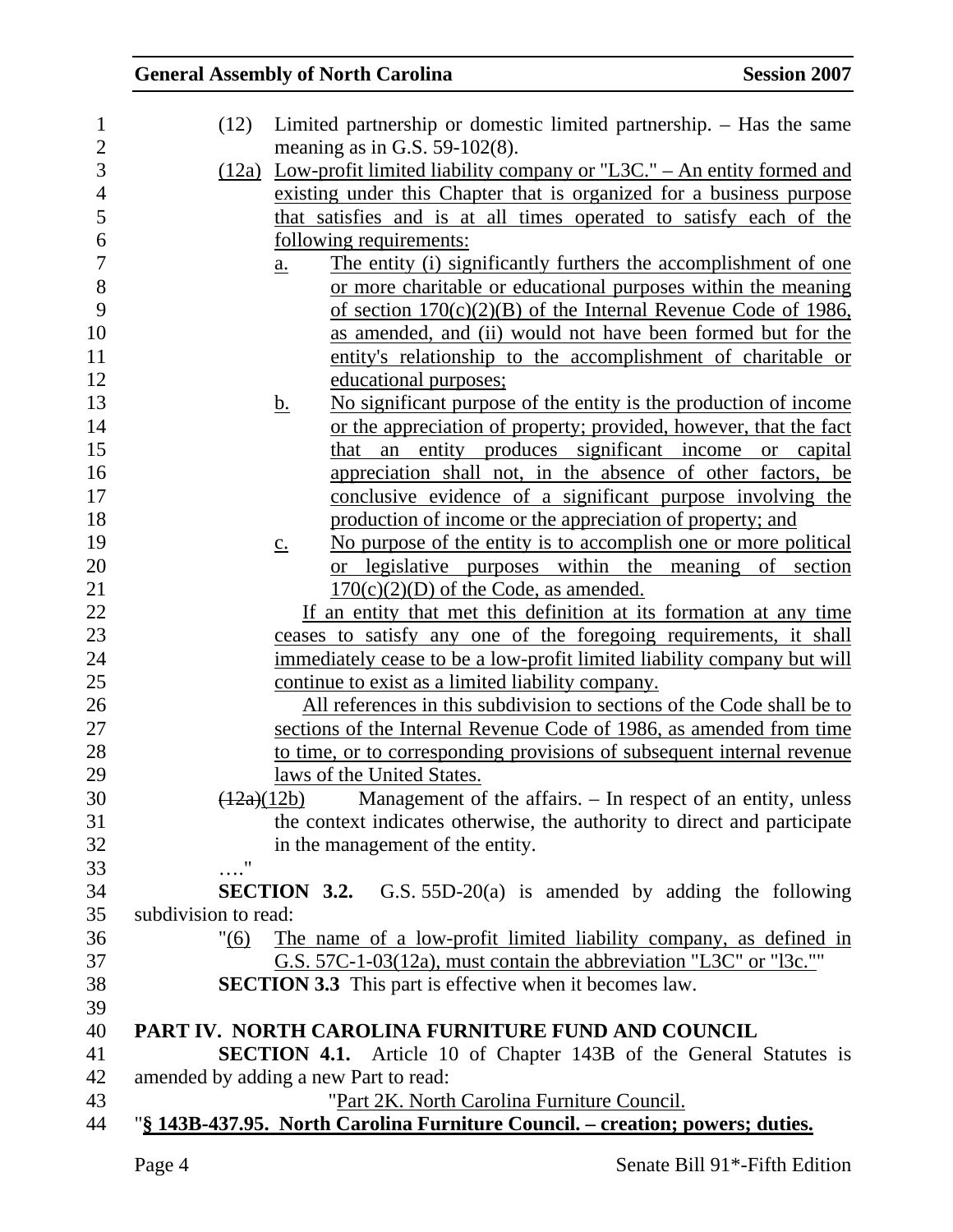| 1                        |         |                  | There is established the North Carolina Furniture Council of the Department of     |
|--------------------------|---------|------------------|------------------------------------------------------------------------------------|
| $\overline{2}$           |         |                  | Commerce. The North Carolina Furniture Council shall have the following powers and |
| 3                        | duties: |                  |                                                                                    |
| $\overline{\mathcal{A}}$ |         | <u>(1)</u>       | To identify and implement methods for improving North Carolina's                   |
| 5                        |         |                  | furniture industry.                                                                |
| 6                        |         | (2)              | To assure orderly growth and development of North Carolina's                       |
| $\overline{7}$           |         |                  | furniture industry.                                                                |
| 8                        |         | (3)              | To assist in the coordination of the activities of the various State               |
| 9                        |         |                  | agencies and other organizations contributing to the development of                |
| 10                       |         |                  | the furniture industry.                                                            |
| 11                       |         | $\left(4\right)$ | To receive and disburse funds.                                                     |
| 12                       |         | (5)              | To establish criteria for recipients of grants from the North Carolina             |
| 13                       |         |                  | Furniture Fund and to make grants from the Fund.                                   |
| 14                       |         | (6)              | To enter into contracts for the purpose of developing new or improved              |
| 15                       |         |                  | markets for and technological advances in the furniture industry.                  |
| 16                       |         | (7)              | To enter into agreements with any local, state, or national                        |
| 17                       |         |                  | organizations or agencies engaged in education for the purpose of                  |
| 18                       |         |                  | disseminating information on furniture industry projects.                          |
| 19                       |         | (8)              | To enter into contracts with commercial entities for the purpose of                |
| 20                       |         |                  | developing marketing, advertising, and other promotional programs                  |
| 21                       |         |                  | designed to promote the orderly growth of the North Carolina furniture             |
| 22                       |         |                  | industry.                                                                          |
| 23                       |         | (9)              | To acquire any licenses or permits necessary for performance of the                |
| 24                       |         |                  | duties of the Council.                                                             |
| 25                       |         |                  | "§ 143B-437.96. North Carolina Furniture Council. — composition; terms;            |
| 26                       |         |                  | reimbursement.                                                                     |
| 27                       | (a)     |                  | The Council shall consist of 13 members. The following members or their            |
| 28                       |         |                  | designees shall serve as ex officio members:                                       |
| 29                       |         | (1)              | The Secretary of the Department of Commerce.                                       |
| 30                       |         | (2)              | The President of the Community College System.                                     |
| 31                       |         | (3)              | The Chancellor of North Carolina State University.                                 |
| 32                       |         |                  | The remaining members shall be appointed as follows:                               |
| 33                       |         | <u>(1)</u>       | persons appointed by General Assembly, upon<br>Three<br>the                        |
| 34                       |         |                  | recommendation of the Speaker of the House of Representatives, one                 |
| 35                       |         |                  | of whom shall be a representative of the furniture manufacturing                   |
| 36                       |         |                  | industry.                                                                          |
| 37                       |         | <u>(2)</u>       | Three persons appointed by the General Assembly, upon the                          |
| 38                       |         |                  | recommendation of the President Pro Tempore of the Senate, one of                  |
| 39                       |         |                  | whom shall be a representative of the furniture upholstery industry.               |
| 40                       |         | (3)              | One representative of the furniture manufacturing industry, appointed              |
| 41                       |         |                  | by the Governor.                                                                   |
| 42                       |         | (4)              | One representative of the furniture upholstery industry, appointed by              |
| 43                       |         |                  | the Governor.                                                                      |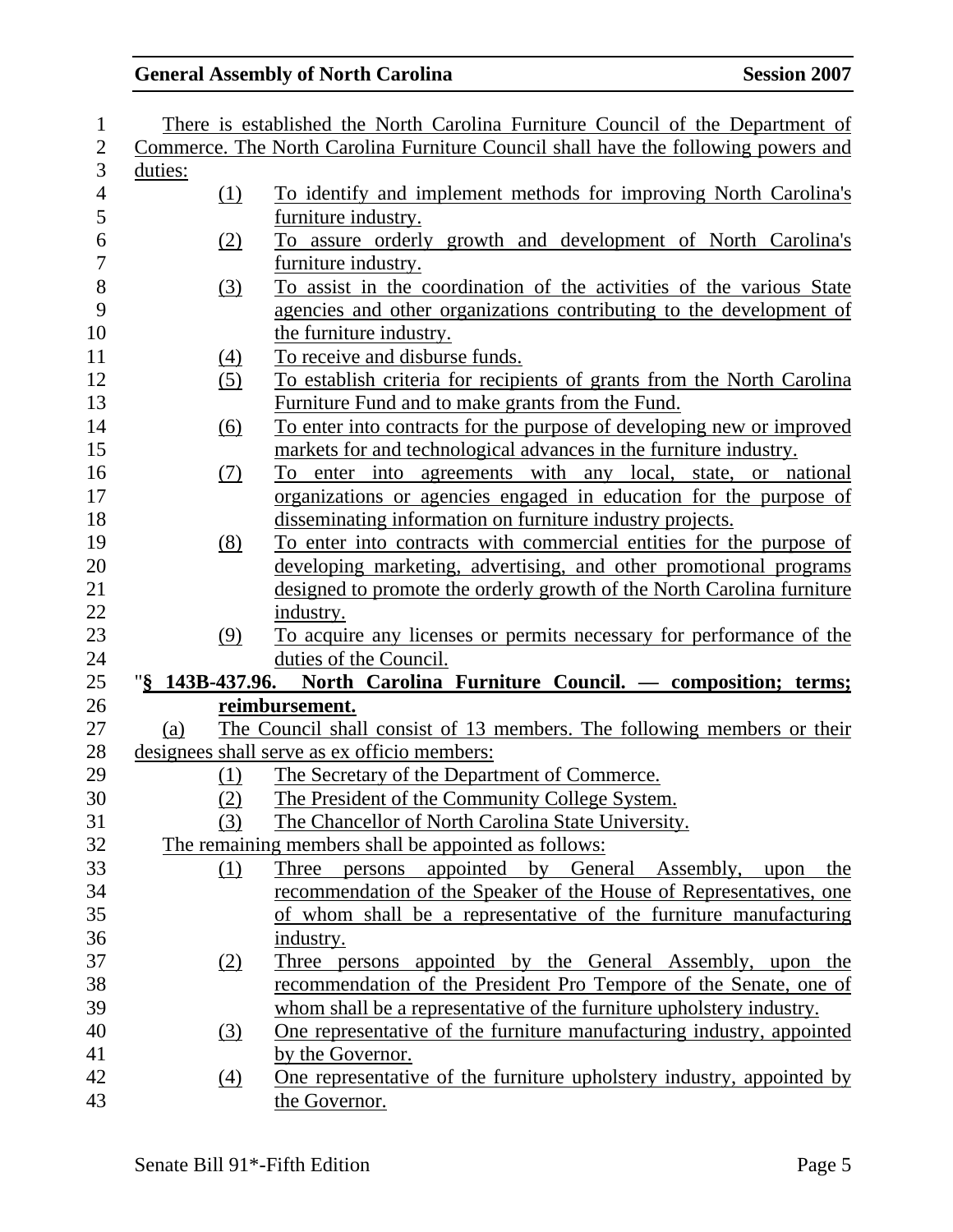| <u>One retailer of North Carolina furniture products, appointed by the</u><br>(5)<br>Governor.<br><u>One member of the general public, appointed by the Governor.</u><br>(6)<br>Other than the initial members of the Council and members of the Council<br>(b)<br>serving ex officio, members of the Council shall serve three-year terms. Initial members<br>of the Council shall serve staggered terms as follows:<br>The following initial members shall serve terms of three years:<br>(1)<br>The representative of the furniture manufacturing industry<br>a.<br>appointed by the General Assembly upon the recommendation<br>of the President Pro Tempore of the Senate.<br>The representative of the furniture manufacturing industry<br><u>b.</u><br>appointed by the General Assembly upon recommendation of<br>the Speaker of the House of Representatives.<br>The retailer of North Carolina furniture products appointed by<br>$\underline{c}$ . |  |
|---------------------------------------------------------------------------------------------------------------------------------------------------------------------------------------------------------------------------------------------------------------------------------------------------------------------------------------------------------------------------------------------------------------------------------------------------------------------------------------------------------------------------------------------------------------------------------------------------------------------------------------------------------------------------------------------------------------------------------------------------------------------------------------------------------------------------------------------------------------------------------------------------------------------------------------------------------------|--|
|                                                                                                                                                                                                                                                                                                                                                                                                                                                                                                                                                                                                                                                                                                                                                                                                                                                                                                                                                               |  |
|                                                                                                                                                                                                                                                                                                                                                                                                                                                                                                                                                                                                                                                                                                                                                                                                                                                                                                                                                               |  |
|                                                                                                                                                                                                                                                                                                                                                                                                                                                                                                                                                                                                                                                                                                                                                                                                                                                                                                                                                               |  |
|                                                                                                                                                                                                                                                                                                                                                                                                                                                                                                                                                                                                                                                                                                                                                                                                                                                                                                                                                               |  |
|                                                                                                                                                                                                                                                                                                                                                                                                                                                                                                                                                                                                                                                                                                                                                                                                                                                                                                                                                               |  |
|                                                                                                                                                                                                                                                                                                                                                                                                                                                                                                                                                                                                                                                                                                                                                                                                                                                                                                                                                               |  |
|                                                                                                                                                                                                                                                                                                                                                                                                                                                                                                                                                                                                                                                                                                                                                                                                                                                                                                                                                               |  |
|                                                                                                                                                                                                                                                                                                                                                                                                                                                                                                                                                                                                                                                                                                                                                                                                                                                                                                                                                               |  |
|                                                                                                                                                                                                                                                                                                                                                                                                                                                                                                                                                                                                                                                                                                                                                                                                                                                                                                                                                               |  |
|                                                                                                                                                                                                                                                                                                                                                                                                                                                                                                                                                                                                                                                                                                                                                                                                                                                                                                                                                               |  |
|                                                                                                                                                                                                                                                                                                                                                                                                                                                                                                                                                                                                                                                                                                                                                                                                                                                                                                                                                               |  |
|                                                                                                                                                                                                                                                                                                                                                                                                                                                                                                                                                                                                                                                                                                                                                                                                                                                                                                                                                               |  |
|                                                                                                                                                                                                                                                                                                                                                                                                                                                                                                                                                                                                                                                                                                                                                                                                                                                                                                                                                               |  |
|                                                                                                                                                                                                                                                                                                                                                                                                                                                                                                                                                                                                                                                                                                                                                                                                                                                                                                                                                               |  |
| the Governor.                                                                                                                                                                                                                                                                                                                                                                                                                                                                                                                                                                                                                                                                                                                                                                                                                                                                                                                                                 |  |
| The member of the general public appointed by the Governor.<br>d.                                                                                                                                                                                                                                                                                                                                                                                                                                                                                                                                                                                                                                                                                                                                                                                                                                                                                             |  |
| The remaining members shall serve terms of two years.<br>(2)                                                                                                                                                                                                                                                                                                                                                                                                                                                                                                                                                                                                                                                                                                                                                                                                                                                                                                  |  |
| The Secretary of the Department of Commerce shall serve as chair of the<br>(c)                                                                                                                                                                                                                                                                                                                                                                                                                                                                                                                                                                                                                                                                                                                                                                                                                                                                                |  |
| Council and shall call all meetings of the Council.                                                                                                                                                                                                                                                                                                                                                                                                                                                                                                                                                                                                                                                                                                                                                                                                                                                                                                           |  |
| The Governor may remove any member of the Council appointed by the<br>(d)                                                                                                                                                                                                                                                                                                                                                                                                                                                                                                                                                                                                                                                                                                                                                                                                                                                                                     |  |
| Governor for misconduct, incompetence, or neglect of duty. The General Assembly may                                                                                                                                                                                                                                                                                                                                                                                                                                                                                                                                                                                                                                                                                                                                                                                                                                                                           |  |
| remove any member appointed by it for the same reasons. The appointing authority                                                                                                                                                                                                                                                                                                                                                                                                                                                                                                                                                                                                                                                                                                                                                                                                                                                                              |  |
| making the original appointment shall appoint successors.                                                                                                                                                                                                                                                                                                                                                                                                                                                                                                                                                                                                                                                                                                                                                                                                                                                                                                     |  |
| All vacancies occurring on the Council shall be filled, for the unexpired term,<br>(e)                                                                                                                                                                                                                                                                                                                                                                                                                                                                                                                                                                                                                                                                                                                                                                                                                                                                        |  |
| appointing authority making the original appointment. Vacancies in<br>by the                                                                                                                                                                                                                                                                                                                                                                                                                                                                                                                                                                                                                                                                                                                                                                                                                                                                                  |  |
| appointments made by the General Assembly shall be filled in accordance with                                                                                                                                                                                                                                                                                                                                                                                                                                                                                                                                                                                                                                                                                                                                                                                                                                                                                  |  |
| G.S. 120-122.                                                                                                                                                                                                                                                                                                                                                                                                                                                                                                                                                                                                                                                                                                                                                                                                                                                                                                                                                 |  |
| The Department of Commerce shall furnish the Council with meeting space<br>(f)                                                                                                                                                                                                                                                                                                                                                                                                                                                                                                                                                                                                                                                                                                                                                                                                                                                                                |  |
| and clerical and other services required by the Council to conduct its business.                                                                                                                                                                                                                                                                                                                                                                                                                                                                                                                                                                                                                                                                                                                                                                                                                                                                              |  |
| The members of the Council shall not receive compensation or per diem for<br>(g)<br>their service on the Council.                                                                                                                                                                                                                                                                                                                                                                                                                                                                                                                                                                                                                                                                                                                                                                                                                                             |  |
| A majority of the Council shall constitute a quorum for the transaction of                                                                                                                                                                                                                                                                                                                                                                                                                                                                                                                                                                                                                                                                                                                                                                                                                                                                                    |  |
| (h)                                                                                                                                                                                                                                                                                                                                                                                                                                                                                                                                                                                                                                                                                                                                                                                                                                                                                                                                                           |  |
| business.<br>"§ 143B-437.97. North Carolina Furniture Fund.                                                                                                                                                                                                                                                                                                                                                                                                                                                                                                                                                                                                                                                                                                                                                                                                                                                                                                   |  |
| The North Carolina Furniture Fund is hereby created as a special, interest-bearing,                                                                                                                                                                                                                                                                                                                                                                                                                                                                                                                                                                                                                                                                                                                                                                                                                                                                           |  |
| and nonreverting fund in the Department of Commerce. The Fund shall be treated as a                                                                                                                                                                                                                                                                                                                                                                                                                                                                                                                                                                                                                                                                                                                                                                                                                                                                           |  |
| special trust fund and shall be credited with interest by the State Treasurer pursuant to                                                                                                                                                                                                                                                                                                                                                                                                                                                                                                                                                                                                                                                                                                                                                                                                                                                                     |  |
| G.S. 147-69.2 and G.S. 147-69.3. The Fund shall be eligible to receive State and federal                                                                                                                                                                                                                                                                                                                                                                                                                                                                                                                                                                                                                                                                                                                                                                                                                                                                      |  |
| funding.                                                                                                                                                                                                                                                                                                                                                                                                                                                                                                                                                                                                                                                                                                                                                                                                                                                                                                                                                      |  |
| The purpose of the North Carolina Furniture Fund is to develop and support the                                                                                                                                                                                                                                                                                                                                                                                                                                                                                                                                                                                                                                                                                                                                                                                                                                                                                |  |
| furniture industry in North Carolina, thereby creating jobs for the citizens of the State,                                                                                                                                                                                                                                                                                                                                                                                                                                                                                                                                                                                                                                                                                                                                                                                                                                                                    |  |
| encouraging the investment of private funds in North Carolina companies, and                                                                                                                                                                                                                                                                                                                                                                                                                                                                                                                                                                                                                                                                                                                                                                                                                                                                                  |  |
| promoting the economy of the State in general. Moneys from the Fund may be used for                                                                                                                                                                                                                                                                                                                                                                                                                                                                                                                                                                                                                                                                                                                                                                                                                                                                           |  |
| the public purposes of developing the furniture industry workforce and promoting                                                                                                                                                                                                                                                                                                                                                                                                                                                                                                                                                                                                                                                                                                                                                                                                                                                                              |  |